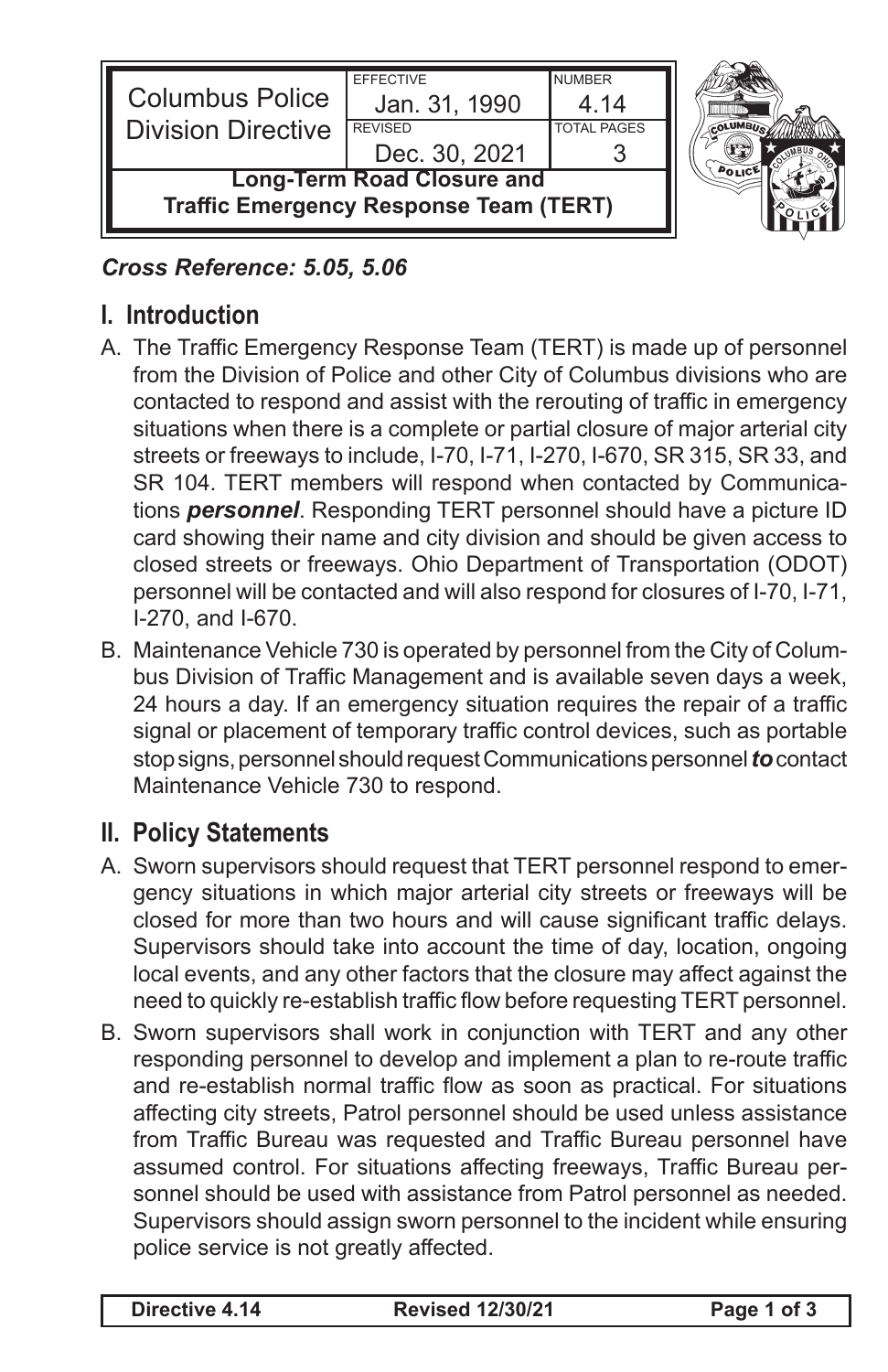## **III. Procedures**

- A. Complete or Partial Road Closure
	- 1. First Responding Sworn Personnel
		- *a.* If a traffic crash is involved, *render aid and request EMS and other Division of Fire personnel as needed. E*ither begin the investigation or ensure sworn personnel are responding to complete an investigation.
		- **b.** Notify the affected precinct supervisor and/or Freeway Patrol Unit *s*upervisor of the situation and provide an estimate of how long the roadway may be closed.
		- *c.* If needed, close off the roadway. Request additional personnel as needed.
		- **d.** Work traffic control until either relieved or normal traffic flow is reestablished.
	- 2. Sworn Supervisor
		- a. Acknowledge Communications personnel when notified of the incident.
			- (1) For incidents involving mainly city streets, a supervisor covering the affected precinct should assume control. If available, contact the Motorcycle Unit to respond and assume control.
			- (2) For incidents involving mainly freeways, a Traffic Bureau *s*upervisor should assume control if available.
		- b. If TERT is not needed:
			- (1) Ensure sworn personnel are assigned to work traffic control until normal traffic flow is re-established.
			- (2) If a traffic crash is involved, ensure sworn personnel are assigned to investigate.
			- (3) Monitor the situation and direct as needed.
		- c. If TERT is needed:
			- (1) Order the roadway closed.
			- (2) Ensure the zone lieutenant, the affected precinct supervisor, and a Traffic Bureau Supervisor are notified.
			- (3) Respond and establish a*n Incident* Command Post.
			- (4) Establish a separate radio talk-group for responding personnel. Use radio channel Traffic 1 if available.
			- (5) Contact the Communications Supervisor and:
				- (a) Notify of the traffic closure.
				- (b) Request TERT's response.
				- (c) Advise of the location of the *Incident* Command Post.
				- (d) Advise of the separate radio talk-group being used.
			- (6) Assign sworn personnel to respond as needed.